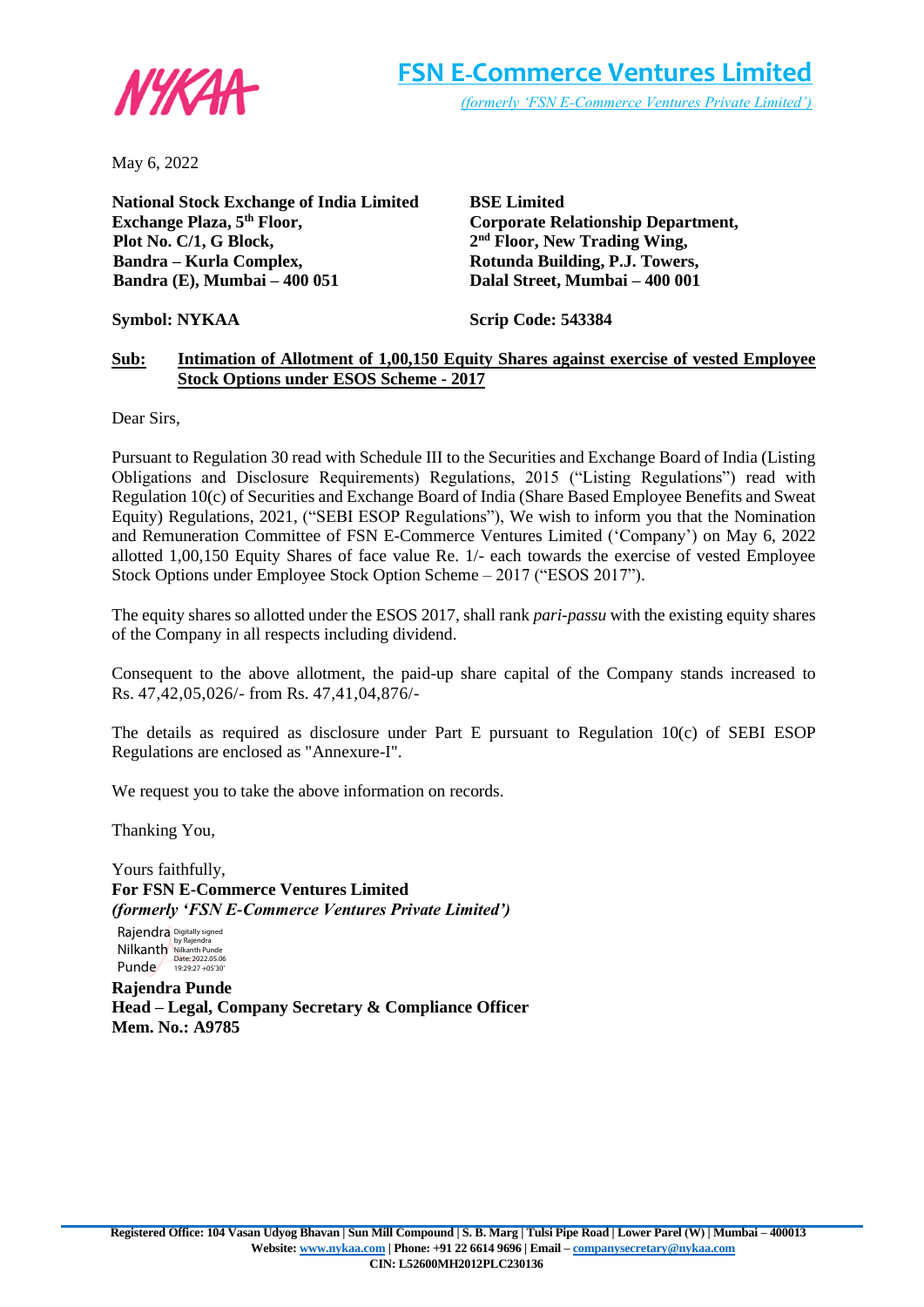

#### **Annexure-I**

### **Disclosure under Part E pursuant to Regulation 10(c) of SEBI (Share Based Employee Benefits and Sweat Equity) Regulations, 2021 - ESOS 2017**

| S. No.         | <b>Particulars</b>                                                                 | <b>Remarks</b>                                                    |
|----------------|------------------------------------------------------------------------------------|-------------------------------------------------------------------|
| 1              | Company name and address of Registered                                             | For FSN E-Commerce Ventures Limited                               |
|                | Office:                                                                            | (formerly 'FSN E-Commerce Ventures Private                        |
|                |                                                                                    | Limited')                                                         |
|                |                                                                                    | Vasan<br>Udyog Bhavan,<br>104<br>Sun<br>Mill                      |
|                |                                                                                    | Compound, Tulsi Pipe Road, Lower Parel,                           |
|                |                                                                                    | Mumbai - 400013                                                   |
|                |                                                                                    |                                                                   |
| 2              | Name of the recognised Stock Exchanges                                             | National Stock Exchange of India Limited<br>1.                    |
|                | on which the company's shares are listed:                                          | (NSE)<br>2.<br><b>BSE Limited (BSE)</b>                           |
| 3              |                                                                                    |                                                                   |
|                | Filing date of the statement referred in<br>regulation 10(b) of the Securities and | 1.<br>NSE: January 21, 2022<br>2.<br><b>BSE:</b> January 21, 2022 |
|                | Exchange Board of India (Share Based                                               |                                                                   |
|                | Employee Benefits and Sweat Equity)                                                |                                                                   |
|                | Regulations, 2021 with the recognised                                              |                                                                   |
|                | <b>Stock Exchange:</b>                                                             |                                                                   |
| $\overline{4}$ | Filing Number, if any:                                                             | NSE: 29763<br>1.                                                  |
|                |                                                                                    | BSE: 145621<br>2.                                                 |
| 5              | Title of the Scheme pursuant to which                                              | Employee Stock Option Scheme - 2017                               |
|                | shares are issued, if any:                                                         |                                                                   |
| 6              | Kind of security to be listed:                                                     | <b>Equity Shares</b>                                              |
| $\overline{7}$ | Par value of the shares:                                                           | Re. 1/-                                                           |
| 8              | Date of issue / allotment of shares:                                               | May 6, 2022                                                       |
| 9              | Number of shares issued / allotted:                                                | 1,00,150                                                          |
| 10             | Share Certificate No., if applicable:                                              | N.A.                                                              |
| 11             | Distinctive number of the share, if                                                | 474104877 to 474205026                                            |
|                | applicable:                                                                        |                                                                   |
| 12             | ISIN Number of the shares if issued in                                             | INE388Y01029                                                      |
|                | Demat:                                                                             |                                                                   |
| 13             | Exercise price per share:                                                          | 31,500 Options @ Rs. 21.67<br>5,000 Options @ Rs. 46.07           |
|                |                                                                                    | 19,250 Options @ Rs. 73.77                                        |
|                |                                                                                    | 23,400 Options @ Rs. 128.75                                       |
|                |                                                                                    | 21,000 Options @ Rs. 201.99                                       |
| 14             | Premium per share:                                                                 | 31,500 Options @ Rs. 20.67                                        |
|                |                                                                                    | 5,000 Options @ Rs. 45.07                                         |
|                |                                                                                    | 19,250 Options @ Rs. 72.77<br>23,400 Options @ Rs. 127.75         |
|                |                                                                                    | 21,000 Options @ Rs. 200.99                                       |
| 15             | Total issued shares after this issue:                                              | 47, 42, 05, 026                                                   |
| 16             | Total issued share capital after this issue:                                       | Rs. 47,42,05,026                                                  |
| 17             | Details of any lock-in on the shares:                                              | N.A.                                                              |